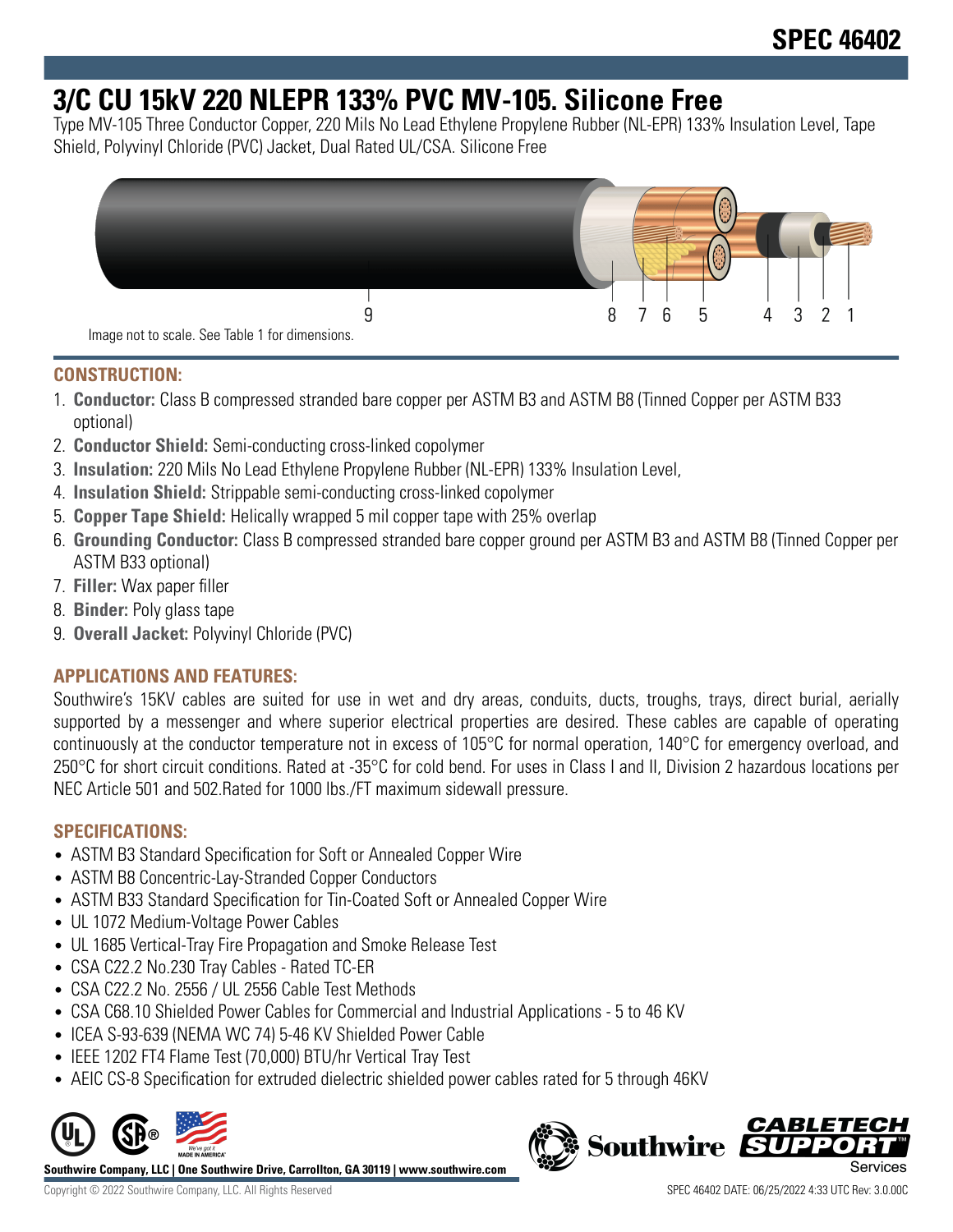• Made in America: Compliant with both Buy American and Buy America Act (BAA) requirements per 49 U.S.C. § 5323(j) and the Federal Transit Administration Buy America requirements per 49 C.F.R. part 661

#### **SAMPLE PRINT LEGEND:**

{SQFTG\_DUAL} SOUTHWIRE{R} POWER CABLE MASTER-DESIGN {UL} 3/C XXX AWG CU 220 MILS NL-EPR 15KV 133% INS LEVEL 25%TS GW 1 X 3 AWG CU MV-105 FOR CT USE SUN. RES. FOR DIRECT BURIAL -- CSA XXX AWG CU 5.59mm (220 mils) NL-EPR 15KV 133% INS LEVEL 25%TS SR TC-ER 90{D}C FT4 -40{D}C LTGG {NESC}

#### **Table 1 – Weights and Measurements**

| <b>Stock</b><br>Number | Cond.<br>Size  | Diameter Over<br>Conductor | Diameter Over<br><i>Insulation</i> | Diameter Over<br><b>Insulation Shield</b> | Ground         | Jacket<br><b>Thickness</b> | Approx.<br>ÓD. | Approx.<br>Weight | Max Pull<br><b>Tension</b> | Min Bending<br>Radius |
|------------------------|----------------|----------------------------|------------------------------------|-------------------------------------------|----------------|----------------------------|----------------|-------------------|----------------------------|-----------------------|
|                        | AWG/<br>Kcmil  | inch.                      | inch                               | inch                                      | No. x<br>AWG   | mil                        | inch           | lb/1000ft         | $\mathsf{lb}$              | inch                  |
| 956490                 | $\overline{2}$ | 0.283                      | 0.760                              | 0.820                                     | $1 \times 6$   | 110                        | 2.062          | 2246              | 1593                       | 14.4                  |
| 958298                 |                | 0.322                      | 0.799                              | 0.859                                     | $1 \times 4$   | 110                        | 2.147          | 2545              | 2009                       | 15.0                  |
| 958306                 | 1/0            | 0.362                      | 0.839                              | 0.899                                     | $1 \times 4$   | 110                        | 2.233          | 2852              | 2534                       | 15.6                  |
| 558254                 | 2/0            | 0.405                      | 0.882                              | 0.942                                     | $1 \times 4$   | 110                        | 2.326          | 3220              | 3194                       | 16.3                  |
| <b>TBA</b>             | 3/0            | 0.456                      | 0.934                              | 0.994                                     | $1 \times 3$   | 110                        | 2.422          | 3695              | 4027                       | 16.9                  |
| 956284                 | 4/0            | 0.512                      | 0.989                              | 1.049                                     | $1 \times 3$   | 110                        | 2.557          | 4272              | 5078                       | 17.9                  |
| TBA                    | 4/0            | 0.512                      | 0.989                              | 1.049                                     | 3x4            | 110                        | 2.559          | 4499              | 5078                       | 17.9                  |
| 558288                 | 250            | 0.558                      | 1.044                              | 1.104                                     | $1 \times 3$   | 110                        | 2.676          | 4777              | 6000                       | 18.7                  |
| 958322                 | 350            | 0.661                      | 1.147                              | 1.207                                     | $1 \times 2$   | 110                        | 2.898          | 6039              | 8400                       | 20.3                  |
| 671989                 | 350            | 0.661                      | 1.147                              | 1.207                                     | $1 \times 1/0$ | 135                        | 2.935          | 6288              | 8400                       | 20.5                  |
| 653583                 | 500            | 0.789                      | 1.275                              | 1.335                                     | 3x1            | 135                        | 3.152          | 8341              | 12000                      | 22.1                  |
| TBA                    | 500            | 0.789                      | 1.275                              | 1.335                                     | 3x2            | 135                        | 3.152          | 8210              | 12000                      | 22.1                  |
| 578614                 | 500            | 0.789                      | 1.275                              | 1.335                                     | $1 \times 4/0$ | 135                        | 3.203          | 8360              | 12000                      | 22.4                  |
| 9583300                | 500            | 0.789                      | 1.275                              | 1.335                                     | 1x1            | 135                        | 3.225          | 8001              | 12000                      | 22.6                  |
| 653562^                | 750            | 0.968                      | 1.463                              | 1.523                                     | $1 \times 0$   | 135                        | 3.631          | 10971             | 18000                      | 25.4                  |
| 558312                 | 750            | 0.968                      | 1.463                              | 1.523                                     | $1 \times 0$   | 135                        | 3.631          | 10971             | 18000                      | 25.4                  |

All dimensions are nominal and subject to normal manufacturing tolerances

◊ Cable marked with this symbol is a standard stock item

1 Comply with ICEA S-93-639 Appendix C for jacket thickness determination

^ 750kcmil Stock#: 653562 has a RED outer jacket